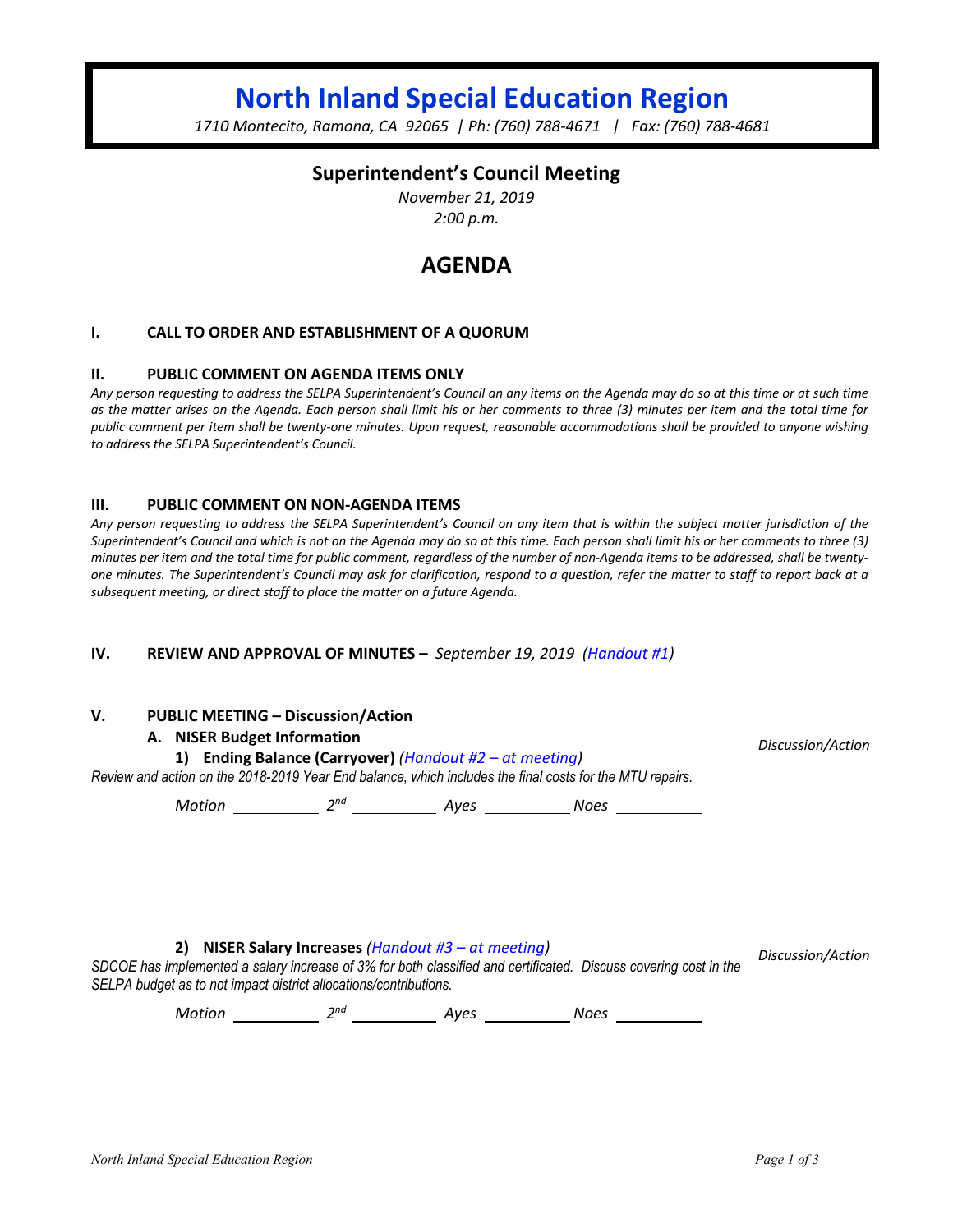|    | 3) 2019-20 NISER Funding Allocation Projection Update (Handout $#4 - at$<br>meeting)<br>Review updated 2019-20 NISER Funding Allocation Projection. |          |                                                      |      |                   |
|----|-----------------------------------------------------------------------------------------------------------------------------------------------------|----------|------------------------------------------------------|------|-------------------|
|    | Motion                                                                                                                                              | $2^{nd}$ | Aves                                                 | Noes |                   |
| 4) | The SELPA is starting the preliminary work on the budget for 2019-2020.                                                                             |          | 2020-21 Preliminary Budget (Handout #5 - at meeting) |      | Discussion/Action |
|    | Motion                                                                                                                                              |          | Aves                                                 | Noes |                   |

#### **VI. DISCUSSION**

#### **A. Local Plan Revision Information Sharing**

- 1) Committee Members
- 2) Schedule of meetings
- 3) Potential changes

*Review the Local Plan status and next steps.*

#### **B. PIR Plan Revisions**

- 1) Trends
- 2) Communication with CDE

*Conversation regarding communication with CDE.*

#### **C. CPI Online** *(Handout #6)*

*Follow-up from last meeting regarding the online options for compliance with CPI.*

## **VII. CLOSED SESSION**

- **A. Administrative Unit (AU) Taskforce** (Code of Regulations 2 CCR § 60000-60610)
- **B. Personnel – Appointments, transfers, resignations and/or reassignments/ evaluations**

(Education Code section 35146; Government Code section 54957)

*Discussion/Action*